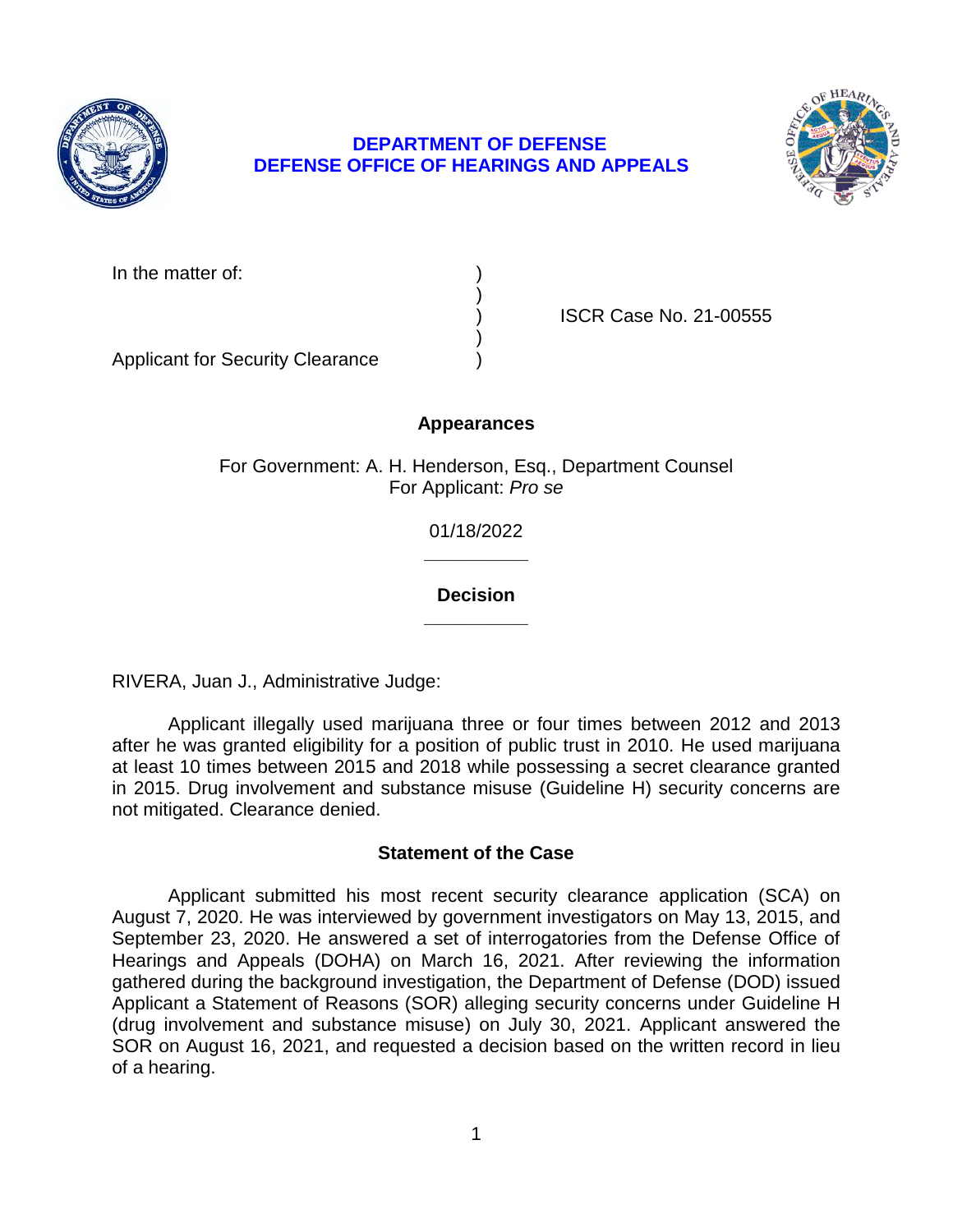The Government's written case, containing the evidence supporting the security material (FORM) was provided to Applicant, who was afforded an opportunity to file objections and submit material to refute, extenuate, or mitigate the security concerns. Applicant received the FORM on September 29, 2021. By emails dated October 22, 2021, he indicated he had no objections to the FORM and no additional evidence to submit. The case was assigned to me on December 2, 2021. The Government exhibits concerns, was submitted on September 17, 2021. A complete copy of the file of relevant included in the FORM are admitted in evidence.

#### **Findings of Fact**

 SOR ¶ 1.a alleged that Applicant used marijuana with varying frequency, from about 2012 to 2013, after he was granted eligibility for a public trust position. SOR ¶ 1.b alleged that Applicant used marijuana with varying frequency, between 2015 and 2018, after he was granted access to classified information. Applicant admitted both SOR review of the record evidence, I make the following additional findings of fact: allegations. His SOR admissions are incorporated as findings of fact. After a thorough

 Applicant is a 36-year-old employee of a federal contractor. He graduated from high school in 2003, received a bachelor's degree in 2007, and completed a master's degree in 2009. He has never been married and has no children.

 Applicant has worked for federal contractors holding varied positions from January 2010 to present. He worked as a program analyst for a federal contractor between January 2010 and March 2015. While in that position, he applied for and was granted eligibility for a public trust position in March 2010. After holding the public trust position, he illegally used marijuana at least four times between June 2012 and August 2013. He stated that he smoked marijuana while visiting a long-time friend in another state.

 During a May 13, 2015 interview with a government investigator, Applicant was questioned about his illegal use of marijuana. He indicated he was associating less with his marijuana-using friend because he had a girlfriend. He told the investigator that he did not intend to use marijuana in the future. (FORM, Item 3) following the background investigation, Applicant was granted eligibility for a secret clearance in August 2015.

 March 2015 and December 2019, and as a network data analyst between March 2020 and January 2021. He started working for his current employer in January 2021. He Applicant worked for federal contractors as a senior program analyst between submitted his most recent SCA in August 2020.

 During a September 23, 2020 interview with a government investigator, Applicant stated that he used marijuana between June 2012 and December 2018. He estimated using marijuana 10 times between 2015 and 2018 while possessing a security has never purchased marijuana. He used marijuana with a long-time friend that clearance. He used marijuana for recreational and experimental reasons. He claimed he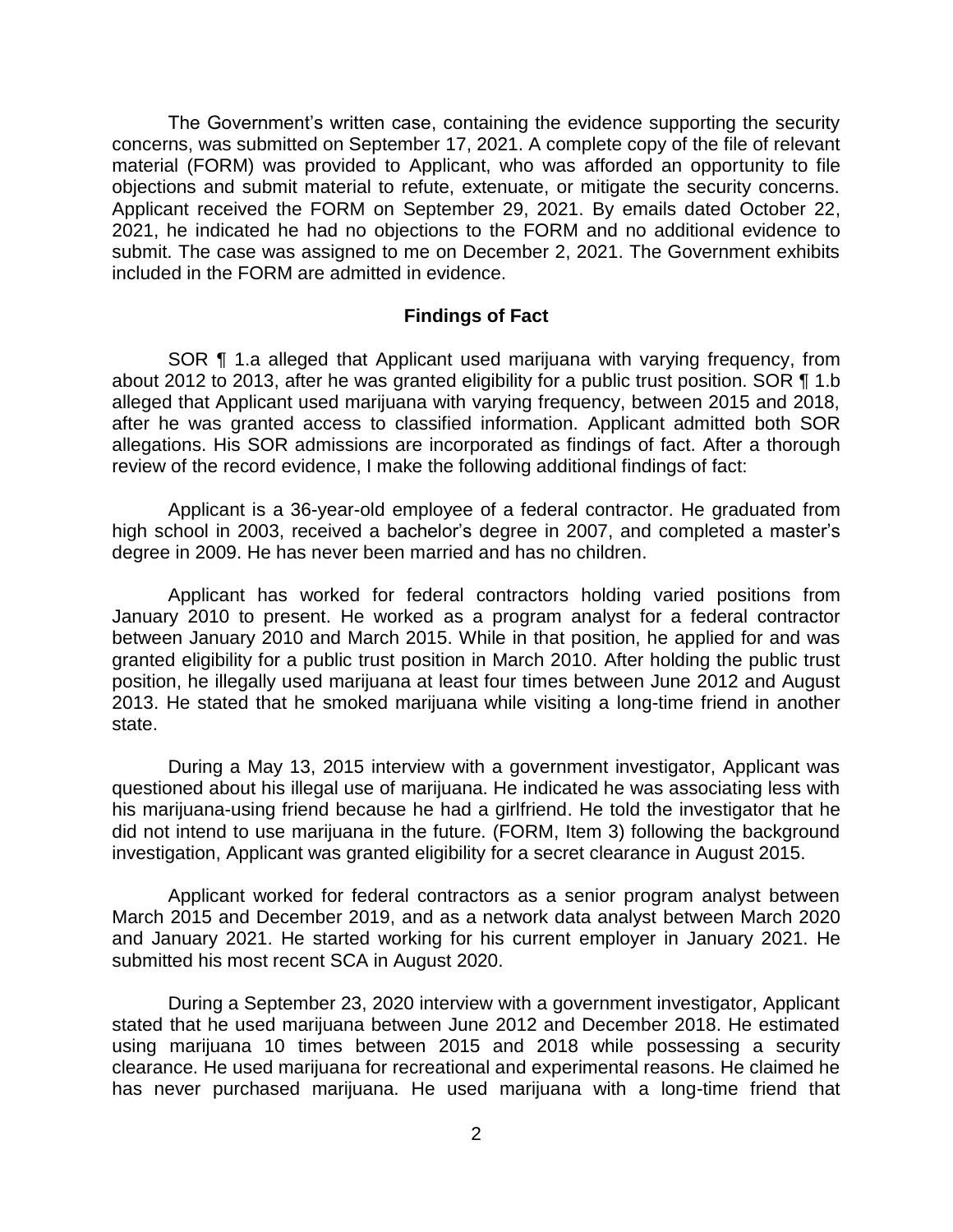provided the marijuana. Applicant continued to associate with his marijuana-using friend. During his 2020 interview, Applicant told the investigator that he did not intend to use marijuana in the future. Applicant presented no documentary evidence to show that he sought or received any medical or psychological treatment or counseling for substance abuse.

#### **Policies**

 The SOR was issued under Executive Order (Exec. Or.) 10865, *Safeguarding Classified Information Within Industry* (February 20, 1960), as amended; DOD Directive 5220.6, *Defense Industrial Personnel Security Clearance Review Program* (Directive) (January 2, 1992), as amended; and the *National Security Adjudicative Guidelines for Determining Eligibility for Access to Classified Information or Eligibility to Hold a Sensitive Position* (AGs), applicable to all adjudicative decisions issued on or after June 8, 2017.

Eligibility for access to classified information may be granted "only upon a finding that it is clearly consistent with the national interest to do so." Exec. Or. 10865, § 2. The U.S. Supreme Court has recognized the substantial discretion of the Executive Branch in regulating access to information pertaining to national security, emphasizing that "no one has a 'right' to a security clearance." *Department of the Navy v. Egan*, 484 U.S. 518, 528 (1988).

 The AG list disqualifying and mitigating conditions for evaluating a person's suitability for access to classified information. Any one disqualifying or mitigating condition is not, by itself, conclusive. However, the AG should be followed where a case can be measured against them, as they represent policy guidance governing access to classified information. Each decision must reflect a fair, impartial, and commonsense consideration of the whole person and the factors listed in SEAD 4, App. A ¶¶ 2(d) and 2(f). All available, reliable information about the person, past and present, favorable and unfavorable, must be considered.

 Security clearance decisions resolve whether it is clearly consistent with the national interest to grant or continue an applicant's security clearance. The Government must prove, by substantial evidence, controverted facts alleged in the SOR. If it does, the burden shifts to the applicant to rebut, explain, extenuate, or mitigate the facts. The applicant bears the heavy burden of demonstrating that it is clearly consistent with the national interest to grant or continue his or her security clearance.

 Persons with access to classified information enter into a fiduciary relationship with the Government based on trust and confidence. Thus, the Government has a compelling interest in ensuring each applicant possesses the requisite judgment, reliability, and trustworthiness of those who must protect national interest as their own. The "clearly consistent with the national interest" standard compels resolution of any reasonable doubt about an applicant's suitability for access in favor of the Government. "[S]ecurity clearance determinations should err, if they must, on the side of denials."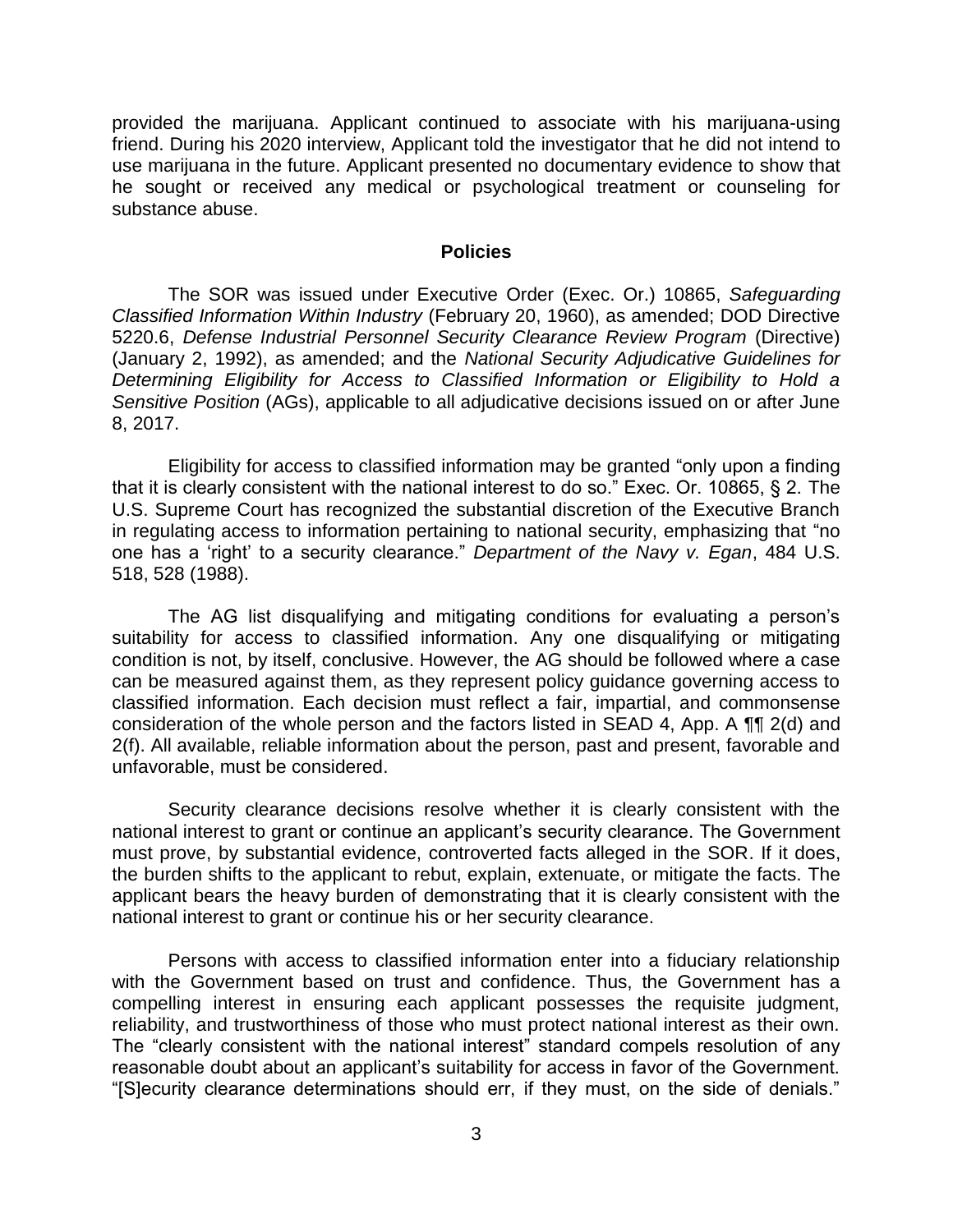*Egan*, 484 U.S. at 531; SEAD 4, ¶ E(4); SEAD 4, App. A, ¶¶ 1(d) and 2(b). Clearance decisions are not a determination of the loyalty of the applicant concerned. They are merely an indication that the applicant has or has not met the strict guidelines the Government has established for issuing a clearance.

In reaching my decision, I specifically considered the following:

On October 25, 2014, the Director of National Intelligence Memorandum *Adherence to Federal Laws Prohibiting Marijuana Use*, made it clear that state laws do not authorize citizens to violate federal law, including the Controlled Substances Act (21 U.S.C. §§ 801-971 (1970)), which identifies marijuana as a Schedule I controlled drug.

 Changes to state laws or the District of Columbia, pertaining to marijuana use do not alter the existing National Security Adjudicative Guidelines (Security Executive Agent Directive 4, effective June 8 2017). An individual's disregard of federal law pertaining to the use, sale, or manufacture of marijuana remains adjudicatively relevant in national security determinations. The adjudicative authority must determine if the use reliability, trustworthiness, and willingness to comply with law, rules, and regulations, including federal laws, when making eligibility decisions of persons proposed for, or of, or involvement with, marijuana raises questions about the individual's judgment, occupying, sensitive national security positions.

The Intelligence Reform and Terrorism Prevention Act (IRTPA), as amended, 50 U.S.C. § 3343 (2008), specifically prohibits a federal agency from granting or renewing a clearance to an unlawful user of a controlled substance or an addict, and under federal law, use of marijuana remains unlawful. (*See,* SEAD 4, App. B)

 Executive Order 12564, *Drug Free Federal Workplace* (September 25,1985) mandates a drug-free workplace and drug-free federal workforce, and expressly states that use of illegal drugs on or off duty by federal employees in positions with access to sensitive information may pose a serious risk to national security and is inconsistent with the trust placed in such employees as servants of the public.

 On December 21, 2021, the Director of National Intelligence signed the  memorandum, *Security Executive Agent Clarifying Guidance Concerning Marijuana for Classified Information or Eligibility to Hold a Sensitive Position.* It emphasizes that federal law remains unchanged with respect to the illegal use, possession, production and distribution of marijuana. Individuals who hold a clearance or occupy a sensitive position are prohibited by law from using controlled substances. Disregard of federal law pertaining to marijuana (including prior recreational marijuana use) remains relevant, but not determinative, to adjudications of eligibility. Agencies are required to use the "whole-person concept" stated under SEAD 4, to determine whether the applicant's *Agencies Conducting Adjudications of Persons Proposed for Eligibility for Access to*  behavior raises a security concern that has not been mitigated.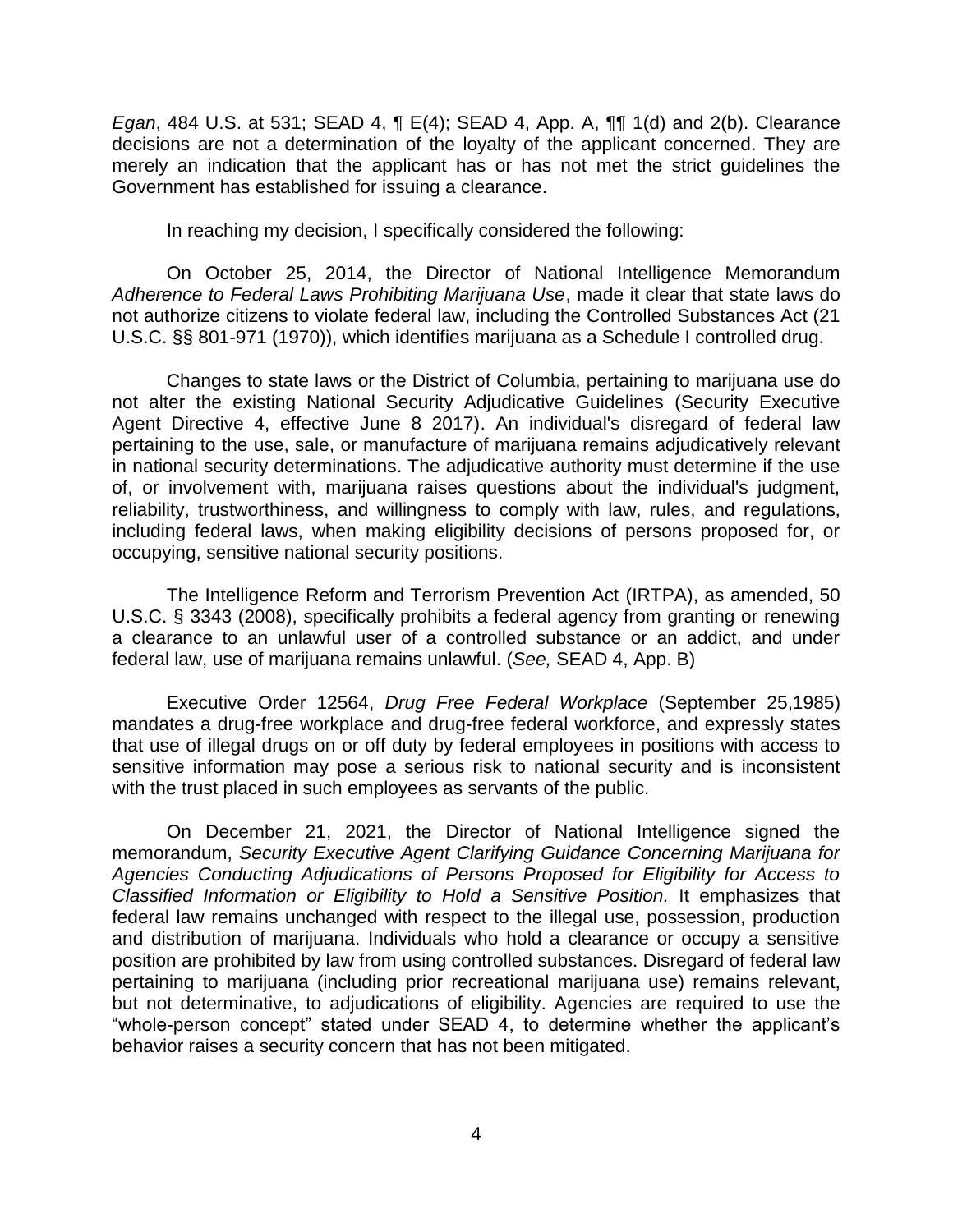## **Analysis**

### **Drug Involvement and Substance Misuse**

AG ¶ 24 articulates the security concern for the illegal use of drugs:

The illegal use of controlled substances, to include the misuse of prescription and non-prescription drugs, and the use of other substances that cause physical or mental impairment or are used in a manner inconsistent with their intended purpose can raise questions about an individual's reliability and trustworthiness, both because such behavior may lead to physical or psychological impairment and because it raises questions about a person's ability or willingness to comply with laws, rules, and regulations. *Controlled substance* means any "controlled substance" as defined in 21 U.S.C. 802.

 Applicant used marijuana with varying frequency, from about 2012 to 2013, after he applied for and was granted eligibility for a position of trust in 2010. He used to classified information in 2015. He told a government investigator during a 2015 interview, that he did not intend to use marijuana in the future. Thus, he acknowledged knowing that the use of marijuana was illegal under federal law, and that the marijuana with varying frequency, between 2015 and 2018, after he was granted access Government has a policy against security clearance holders using illegal drugs.

AG  $\P$  25 provides disqualifying conditions that could raise a security concern and may be disqualifying in this case:

(a) any substance misuse;

(c) illegal possession of a controlled substance, including cultivation, processing, manufacture, purchase, sale, or distribution; or possession of drug paraphernalia; and

(f) any illegal drug use while granted access to classified information or holding a sensitive position.

 The record established the above disqualifying conditions. An evaluation of applicable mitigating conditions is required.

AG ¶ 26 provides conditions that could mitigate security concerns. The following are potentially applicable:

 (a) the behavior happened so long ago, was so infrequent, or happened under such circumstances that it is unlikely to recur or does not cast doubt on the individual's current reliability, trustworthiness, or good judgment;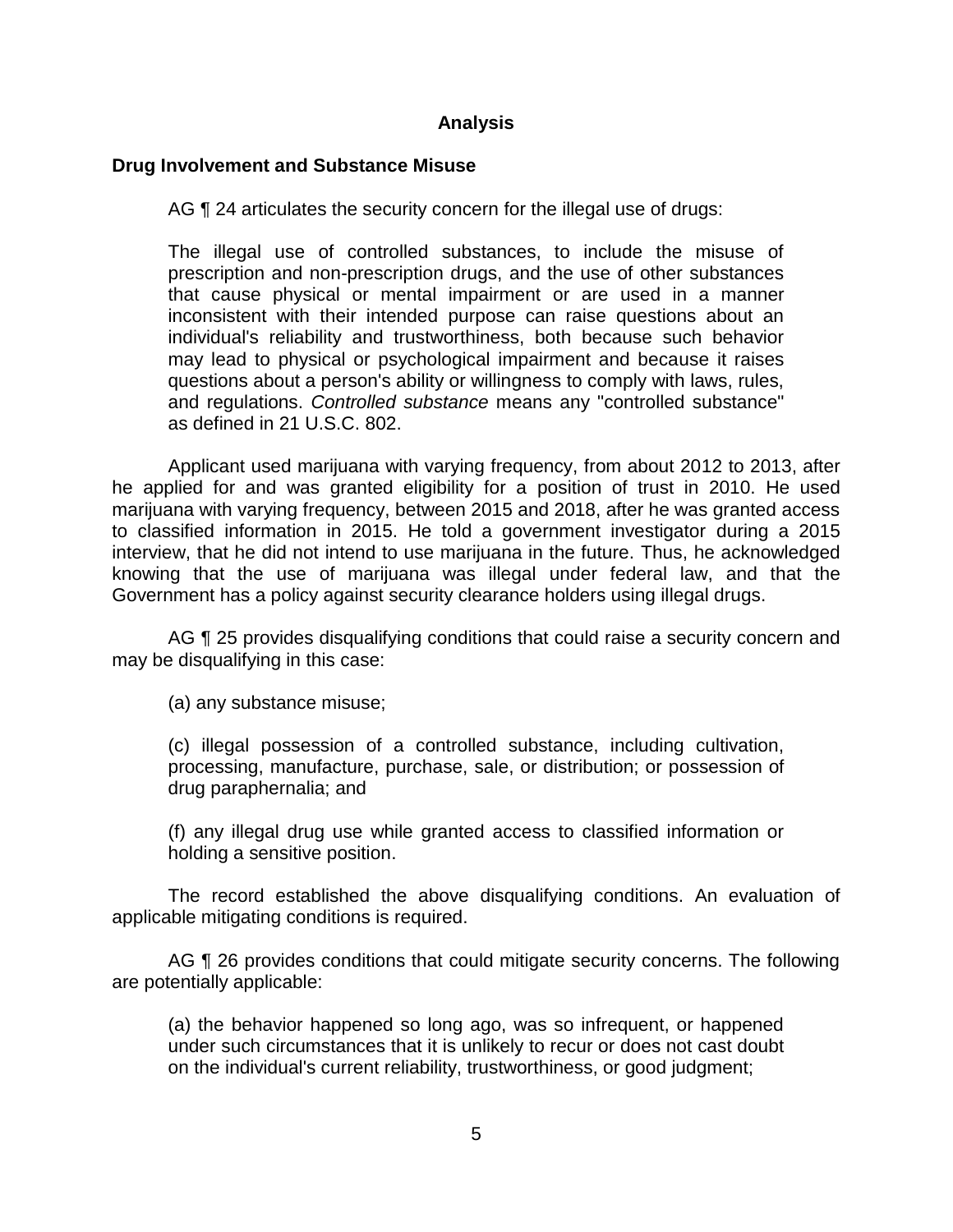(b) the individual acknowledges his or her drug involvement and substance misuse, provides evidence of actions taken to overcome this problem, and has established a pattern of abstinence, including, but not limited to:

(1) disassociation from drug-using associates and contacts;

(2) changing or avoiding the environment where drugs were used;

(3) providing a signed statement of intent to abstain from all drug involvement and substance misuse, acknowledging that any future involvement or misuse is grounds for revocation of national security eligibility; and

 (d) satisfactory completion of a prescribed drug treatment program, including, but not limited to, rehabilitation and aftercare requirements, without recurrence of abuse, and a favorable prognosis by a duly qualified medical professional.

The Appeal Board concisely explained Applicant's responsibility for proving the applicability of mitigating conditions as follows:

Once a concern arises regarding an Applicant's security clearance eligibility, there is a strong presumption against the grant or maintenance of a security clearance. *See Dorfmont v. Brown*, 913 F. 2d 1399, 1401 (9th Cir. 1990), *cert. denied*, 499 U.S. 905 (1991). After the Government presents evidence raising security concerns, the burden shifts to the applicant to rebut or mitigate those concerns. *See* Directive ¶ E3.1.15. The standard applicable in security clearance decisions is that articulated in *Egan*, *supra*. "Any doubt concerning personnel being considered for access to classified information will be resolved in favor of the national security." Directive, Enclosure 2 ¶ 2(b).

ISCR Case No. 10-04641 at 4 (App. Bd. Sept. 24, 2013).

 Considering the evidence as a whole, none of the mitigating conditions apply. Applicant has a history of illegal marijuana possession and use between 2012 and and was granted a public trust position in 2010. He applied for a secret clearance in 2015. During a subsequent interview, he stated his intent not to use marijuana again in the future, and he was granted a secret clearance in 2015. 2018. He illegally used marijuana between January 2012 and 2015, after he applied for

 Notwithstanding, Applicant used marijuana again between 2015 and 2018, while possessing a secret clearance. He knew that the use of marijuana is illegal under federal law, and that the Federal Government has a policy against people holding a clearance and using illegal drugs.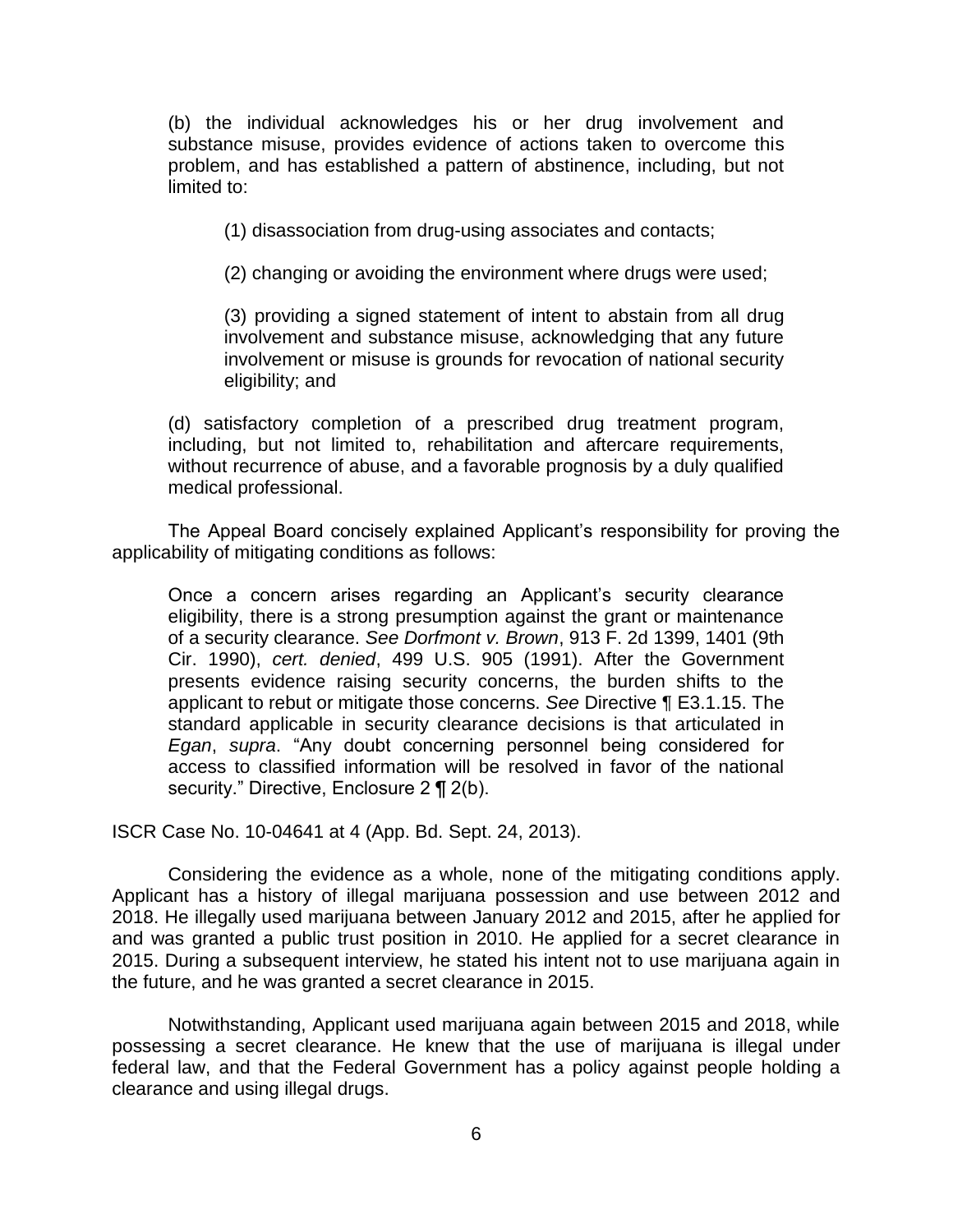Applicant has not disassociated from his long-time, marijuana-using and enabling friend. His possession and use of marijuana after stating his intent in 2015 not to use marijuana again, and while holding a secret clearance, cast doubts on his current reliability, trustworthiness, good judgment, and his ability or willingness to comply with laws, rules, and regulations. His suitability to hold a clearance is questionable, especially because his substance misuse occurred while holding a position of trust and while possessing a clearance.

 Applicant claimed he has not used marijuana since 2018, and promised not to use marijuana in the future. However, considering his past criminal behavior and his empty promises to stop his marijuana use, the passage of time so far is insufficient to establish that his use of marijuana is unlikely to recur. He was aware of the Federal Government's policy against illegal drug use, and the adverse security consequences for such use. Nevertheless, he was unwilling to stop using marijuana.

#### **Whole-Person Concept**

 I considered the potentially disqualifying and mitigating conditions in light of all the facts and circumstances surrounding this case, and under the whole-person concept. SEAD 4, App. A, ¶¶ 2(a) and 2(d). I have incorporated my comments under Guideline H in my whole-person analysis. Some of these factors were addressed under that guideline, but some warrant additional comment.

 Applicant is a 36-year-old employee of a federal contractor. He has been working for federal contractors since 2010. He was granted eligibility for a position of trust in 2010, and for a secret clearance in 2015. He illegally used marijuana between 2012 and 2018. Applicant's lack of judgment and his unwillingness to comply with federal rules trustworthiness, and ability to protect classified or sensitive information. Considering the record as a whole, the passage of time since his most recent marijuana use so far is insufficient to establish that his use of marijuana is unlikely to recur. The drug involvement and substance misuse security concerns are not mitigated. and regulations continue to raise serious questions about his current reliability,

#### **Formal Findings**

 Formal findings for or against Applicant on the allegations set forth in the SOR, as required by Section E3.1.25 of Enclosure 3 of the Directive, are:

| Paragraph 1, Guideline H: | <b>AGAINST APPLICANT</b> |
|---------------------------|--------------------------|
|                           |                          |

Subparagraphs 1.a and 1.b: Against Applicant

7